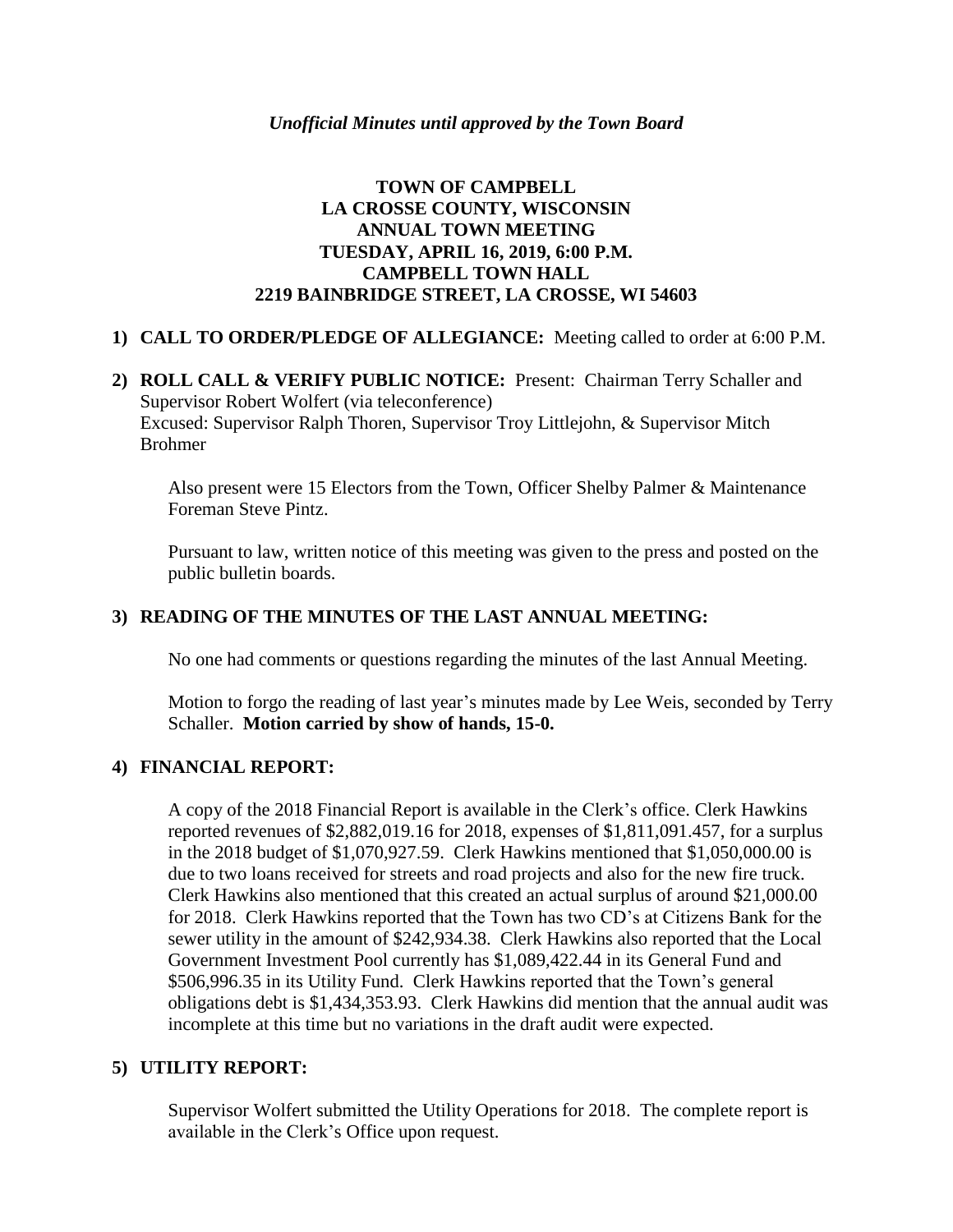Supervisor Wolfert mentioned that the maintenance department has run a little behind this year with sewer jetting from what his target was and stated that was mostly due to staffing issues. Supervisor Wolfert stated the goal would be to possible contract some of this work out this year. Bruce Becker asked about sewer infiltration and what the plan for next year will be. Supervisor Wolfert stated that he will be addressing the problem areas this year with sewer televising.

# **6) HEALTH, EDUCATION & WELFARE:**

Supervisor Brohmer submitted the 2018 report for Health, Education, and Welfare. Clerk Hawkins read the complete report to the audience. The complete report is available in the Clerk's Office upon request.

Bruce Becker inquired how much money was left in the fund from donations for the Library. Clerk Hawkins stated that the Town Board needs to decide how much donation money was used during the renovations and how much was used from general fund dollars. Lee Weis suggested that the Town do more to encourage residents to compost more to help save from tonnage to Harter's.

### **7) STREETS & ROADS:**

Supervisor Thoren submitted the 2018 report for Streets & Roads. The complete report is available in the Clerk's Office upon request.

Bruce Becker asked about the plan for water issues around Del Ray Ave. Chairman Schaller mentioned that meetings are happening with members of the Regional Airport and City of La Crosse utility personal. Clerk Hawkins suggested creating a driveway ordinance that would require residents to put in culverts and drainage ditches back onto Town right of ways to help with drainage issues in the Town.

### **8) RECREATION DEPARTMENT:**

Supervisor Craig submitted the 2018 report for the Recreation Department. Supervisor Craig read the complete report to the audience. The complete report is available in the Clerk's Office upon request.

Supervisor Craig also read a statement to the audience that was also presented at the April 9, 2019 Town Board Meeting.

#### **9) POLICE DEPARTMENT:**

Chief Gavrilos submitted the 2018 Police Department Annual Report. Full details of this report are available in the Clerk's Office upon request.

Clerk Hawkins mentioned that Officer Czys and Tasja were selected as the 2018 winner of the Vohne Liche Kennels K-9 contest. The department will receive free Kinetic